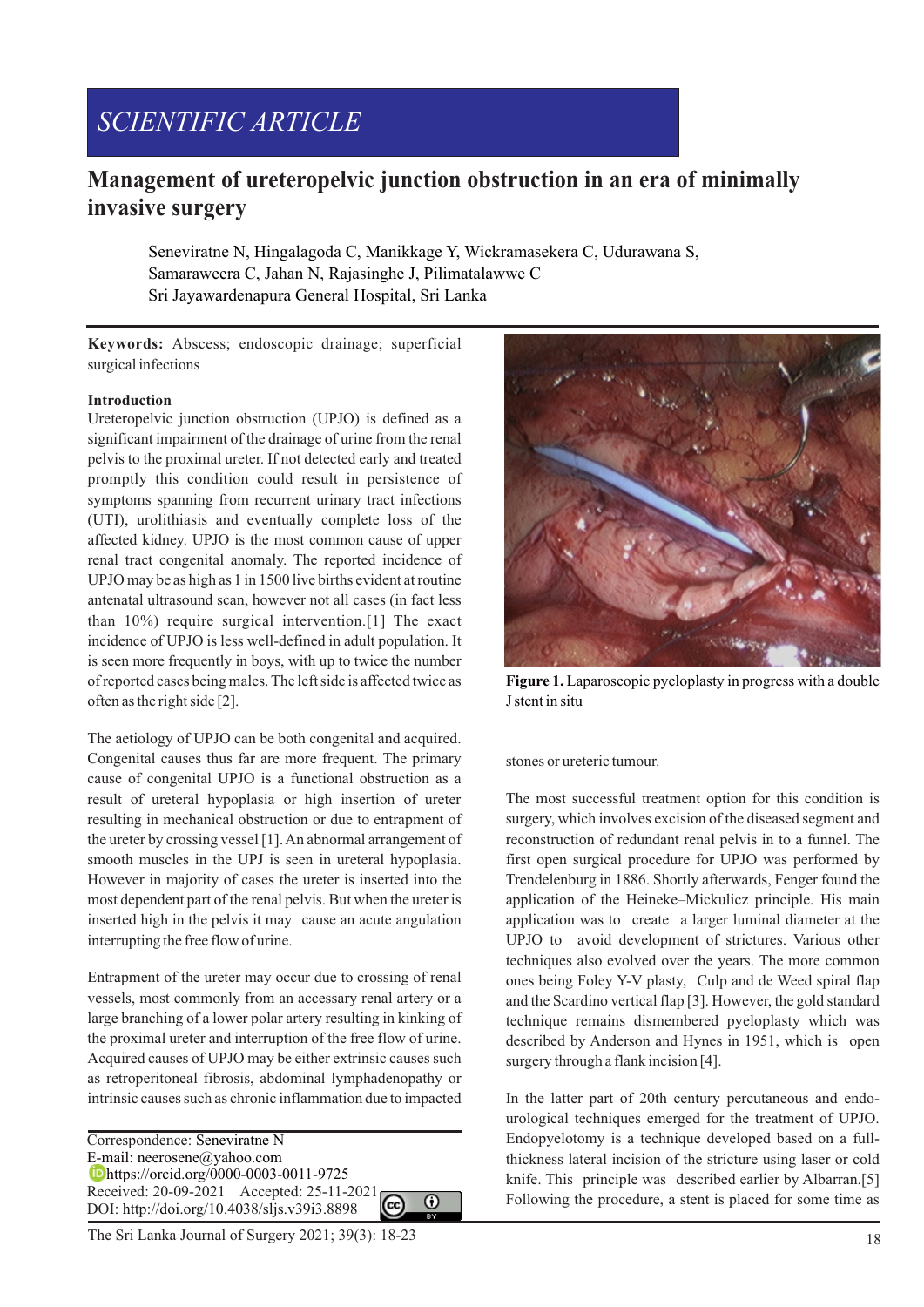described earlier by Davis in 1943 as a post procedure step. On the other hand endopyeloplasty being a percutaneous technique incorporates the "Fenger-plasty" principle where laparoscopic shears and suturing devices are employed to treat UPJO [6].

Towards the end of the 20th century laparoscopic pyeloplasty become increasingly popular ((Figure 1). Regardless of whichever technique is employed, sound surgical judgment of the aetiology and proper reconstruction of the diseased segment is the critical factor affecting the long-term outcome. The aim of this study was to assess the patients presenting with significant primary UPJO and their outcomes following minimally invasive surgery.

### **Material and method**

Retrospective data were collected and analyzed from March 2014 to December 2020, on a total of 52 patients presenting with evidence of congenital UPJO with significant hydronephrosis. After a detailed history and examination, all patients underwent a CT urogram followed by a Diethylenetriamine Pentaacetic Acid (DTPA) renal scan when indicated.

Patients who were symptomatic and found to have poor renal function evident by less than 5 mm cortical thickness in all three poles in the CT urogram and/or on DTPA scan showing split renal function (SRF) less than 15%, underwent nephrectomy. Patients with recurrence of UPJO with short strictures, underwent laser endopyelotomy while those with long strictures underwent redo-pyeloplasty. Patient who underwent open pyeloplasty were excluded from the analysis. All others who underwent standard Laparoscopic Pyeloplasty (LP) were further evaluated.

Demographically age and gender were noted. Clinical data evaluated included laterality, presentation, operative time and length of hospital stay. Following the surgery improvement of symptoms, renal function and degree of hydronephrosis were assessed. Surgical complications were classified according to the Clavien-Dindo classification.

Patients for laparoscopic pyeloplasty were placed in a lateral decubitus position following general anaesthesia. A 4-port entry technique was employed (two each 10mm and 5 mm trocar). Following a transperitoneal approach the ipsilateral colon was reflected to identify the dilated renal pelvis and the proximal ureter.

The cause of UPJO such as intrinsic stenosis or crossing vessels were identified. Laparoscopically proximal ureter and the renal pelvis were fully mobilized. Depending on the size of the renal pelvis, ureteric insertion and the aetiology, the reconstruction technique was tailored. In the presence of an

aberrant vessel the renal pelvis was dismembered with the proximal ureter. The stenotic segment was excised and the ureteric end was spatulated. The enlarged renal pelvis was resected to reduce the size of the pelvis and to improve the urinary drainage as in classical Anderson–Hynes technique. The ureter and the renal pelvis was transposed ventrally to the vessels for complete the anastomosis. When an aberrant vessel was absent a Flap plasty, Y-V plasty (Figure 1) or Fengerplasty was done as required.

In cases of calculi in the pelvic calyceal system, the stones were removed by using laparoscopic grasping forceps. When difficulty was encountered a Flexible cystoscope was introduced through a laparoscopic port in to the renal pelvis and directed towards the stone. The anastomosis was performed using 4/0 PDS or vicryl over a 6F double J stent which was inserted in an antegrade manner. A non-suction drain was selectively placed through the lateral port incision into the perinephric space adjacent to the UPJ. Port sites were closed in a standard manner.

Catheter was removed on day 5 to 7. The stent was removed at 8 to 12 weeks. Follow-up studies were performed with an evaluation for symptom improvement, renal ultrasound and DTPA scan at six months or beyond. Subjective success was considered when there was an improvement of the symptoms. Objective success was considered when evident in an improved DTPA scan. CT urogram was performed when DTPA scan failed to demonstrate a satisfactory improvement. Recurrent UPJO was dealt by laser endopyelolotomy.

### **Results**

Overall, 52 patients with UPJO were enrolled to the study. Eight patients who were symptomatic with SRF <15% on DTPA renal scan with thin parenchymal tissue on CT scan underwent laparoscopic nephrectomy. Two peadiatric patients (age 7 and 9 years) underwent open surgery due to the unavailability of peadiatric laparoscopic instrumentation. In addition, two other patients who had open surgery during childhood underwent laser endopyelotomy. Therefore, excluding those 12 patients, the rest (n=40) underwent standard LP (Table 1).

There was a slight male preponderance with mean age of 32 years. The mean BMI was 24.7 kg m-2. Majority (75%) of the patients were ASA II where 5 (12.5%) patients were CKD stage II. Thirty-three (82.5%) patients were symptomatic with loin pain and/or recurrent urinary tract infections. All patients had a primary UPJO and a significant hydronephrosis with an enlarged renal pelvis. Based on the DTPA renal scan, all had O'Reilly type B curve while SRF <40% was reported in 22(55%) patients.

Right and left sided UPJO were present in 21 and 19 patients,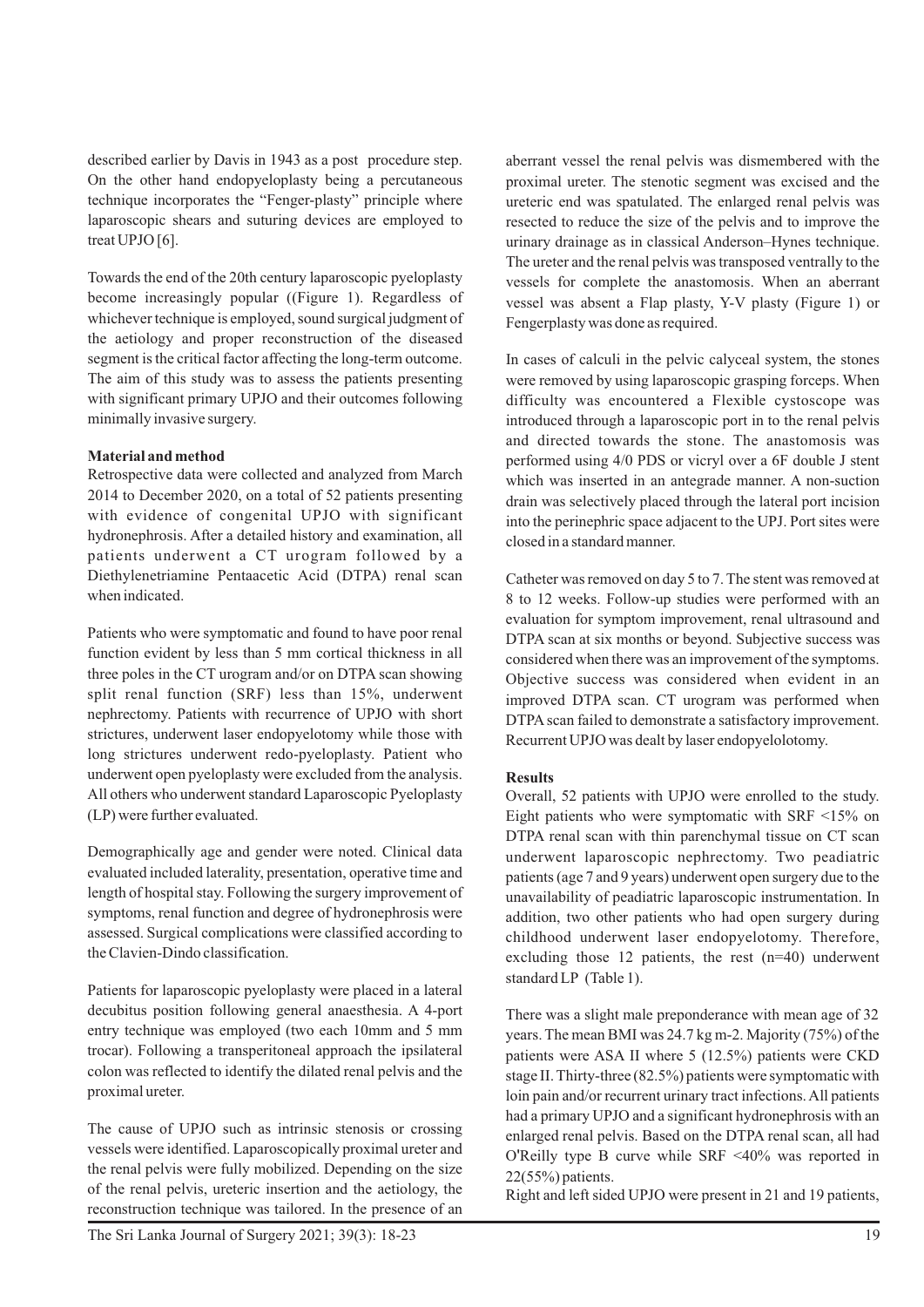| Characteristics           |                      | Category                           | No (range)           |  |
|---------------------------|----------------------|------------------------------------|----------------------|--|
| Total No of patients      |                      |                                    | 40                   |  |
| Gender                    |                      | Male                               | 22 (55%)             |  |
|                           |                      | Female                             | 18 (45%)             |  |
| Age (years)               |                      |                                    | $32(17 - 61)$        |  |
| BMI (kg m <sup>-2</sup> ) |                      |                                    | 24.7 (14.6-<br>37.7) |  |
| Comor bidities            |                      | Renal impairment                   | 5                    |  |
|                           |                      | Hypertension                       | 9                    |  |
|                           |                      | Diabetes mellitus                  | 4                    |  |
|                           |                      | Bronchial asthma                   | 3                    |  |
|                           |                      | Others                             | 8                    |  |
| Presentation              |                      | Imaging detected                   | 7                    |  |
|                           |                      | Pain                               | 23                   |  |
|                           |                      | Urinary tract<br>infections        | 10                   |  |
| Imaging<br>findings       | Hydronephrosis<br>оf | Solitary kidney                    | 1                    |  |
|                           |                      | Unilateral kidney                  | 37                   |  |
|                           |                      | Horse shoe kidney                  | $\mathbf{1}$         |  |
|                           |                      | Lower moiety of a<br>duplex kidney | $\mathbf{1}$         |  |
|                           | Other findings       | Associate stones                   | 7                    |  |
|                           |                      | Aberrant vessels                   | 11                   |  |
|                           | <b>DTPA</b>          | $T_{1/2}$ > 20 min                 | 40 (100%)            |  |
|                           |                      | SRF < 40%                          | 22 (55%)             |  |

**Table 1.**Clinical profile of patients with UPJO **Table 2.** Outcome following LP

| Left LP<br>Side<br>19 (47.5%)<br>Right LP<br>21 (52.5%)<br>Type of surgery<br>13 (32.5%)<br>Anderson-Hynes<br>4 (10%)<br>V-Y plasty<br>Flap technique<br>22 (55%)<br>1 (2.5%)<br>Fenger<br>Conversion to open<br>Ω<br>176 (120-<br>Mean operation<br>time (min)<br>280)<br>Mean hospital stay<br>$3.5(2-9)$<br>(days)<br>Overall<br>15 (35.5%)<br>Complications<br>Prolonged drain<br>Early (<6 months)<br>2<br>7<br>Recurrent UTI<br>1<br>Anuria<br>Port site infection<br>2<br>Late complications<br>3<br>Recurrent UTI<br>2<br>Stricture<br>35 (87.5%)<br>Outcome<br>Success rate<br>2<br>Laser |  |               |  |  |  |  |  |
|----------------------------------------------------------------------------------------------------------------------------------------------------------------------------------------------------------------------------------------------------------------------------------------------------------------------------------------------------------------------------------------------------------------------------------------------------------------------------------------------------------------------------------------------------------------------------------------------------|--|---------------|--|--|--|--|--|
|                                                                                                                                                                                                                                                                                                                                                                                                                                                                                                                                                                                                    |  |               |  |  |  |  |  |
|                                                                                                                                                                                                                                                                                                                                                                                                                                                                                                                                                                                                    |  |               |  |  |  |  |  |
|                                                                                                                                                                                                                                                                                                                                                                                                                                                                                                                                                                                                    |  |               |  |  |  |  |  |
|                                                                                                                                                                                                                                                                                                                                                                                                                                                                                                                                                                                                    |  |               |  |  |  |  |  |
|                                                                                                                                                                                                                                                                                                                                                                                                                                                                                                                                                                                                    |  |               |  |  |  |  |  |
|                                                                                                                                                                                                                                                                                                                                                                                                                                                                                                                                                                                                    |  |               |  |  |  |  |  |
|                                                                                                                                                                                                                                                                                                                                                                                                                                                                                                                                                                                                    |  |               |  |  |  |  |  |
|                                                                                                                                                                                                                                                                                                                                                                                                                                                                                                                                                                                                    |  |               |  |  |  |  |  |
|                                                                                                                                                                                                                                                                                                                                                                                                                                                                                                                                                                                                    |  |               |  |  |  |  |  |
|                                                                                                                                                                                                                                                                                                                                                                                                                                                                                                                                                                                                    |  |               |  |  |  |  |  |
|                                                                                                                                                                                                                                                                                                                                                                                                                                                                                                                                                                                                    |  |               |  |  |  |  |  |
|                                                                                                                                                                                                                                                                                                                                                                                                                                                                                                                                                                                                    |  |               |  |  |  |  |  |
|                                                                                                                                                                                                                                                                                                                                                                                                                                                                                                                                                                                                    |  |               |  |  |  |  |  |
|                                                                                                                                                                                                                                                                                                                                                                                                                                                                                                                                                                                                    |  |               |  |  |  |  |  |
|                                                                                                                                                                                                                                                                                                                                                                                                                                                                                                                                                                                                    |  |               |  |  |  |  |  |
|                                                                                                                                                                                                                                                                                                                                                                                                                                                                                                                                                                                                    |  |               |  |  |  |  |  |
|                                                                                                                                                                                                                                                                                                                                                                                                                                                                                                                                                                                                    |  |               |  |  |  |  |  |
|                                                                                                                                                                                                                                                                                                                                                                                                                                                                                                                                                                                                    |  |               |  |  |  |  |  |
|                                                                                                                                                                                                                                                                                                                                                                                                                                                                                                                                                                                                    |  |               |  |  |  |  |  |
|                                                                                                                                                                                                                                                                                                                                                                                                                                                                                                                                                                                                    |  |               |  |  |  |  |  |
|                                                                                                                                                                                                                                                                                                                                                                                                                                                                                                                                                                                                    |  |               |  |  |  |  |  |
|                                                                                                                                                                                                                                                                                                                                                                                                                                                                                                                                                                                                    |  | Endopyelotomy |  |  |  |  |  |

**Table 3.**Comparison data with similar studies

|                                 | Rass<br>weiler <sup>16</sup> | Moon <sup>17</sup> | Lopez-Pujals <sup>18</sup> | Jarrett <sup>14</sup> | Klingler <sup>19</sup>           | Turk <sup>20</sup> | Present study             |
|---------------------------------|------------------------------|--------------------|----------------------------|-----------------------|----------------------------------|--------------------|---------------------------|
| Patients                        | 143                          | 170                | 47                         | 100                   | 40                               | 49                 | 40                        |
| Approach                        | RP.                          | RP.                | TP                         | RP.                   | TP                               | TP                 | TP                        |
| Mean op. time<br>(min           | 125<br>$(37 - 368)$          | 140<br>(58-290)    | 340<br>(200-717)           | 260                   | NA.                              | 165<br>(90-140)    | 176<br>$(120 - 280)$      |
| Mean hospital<br>stay (days)    | 5.<br>(3-10)                 | 3.<br>(2-14)       | 2<br>(1-3)                 | 3.3                   | 5.9                              | 3.7<br>$(3-6)$     | 3.5<br>(2-9)              |
| Complications                   | 6.3%                         | 7.1%               | 6.4%                       | 12%                   | 2.5%: Stricture<br>2.5%: Urinoma | 2%: Leak           | 5%: Leak<br>5%: Stricture |
| Conversion to<br>open           | 0.7%                         | 0.6%               | 2.1%                       | 0                     | 5%                               | N/A                | 0                         |
| Mean follow up<br>time (months) | 63<br>(3-137)                | 12                 | 19<br>(2-55)               | 11.7                  | 23<br>(6-42)                     | 23<br>$(1-53)$     | 22<br>(7-81)              |
| Success                         | 94.4%                        | 96.2%              | 93.6%                      | 96%                   | 87.5%                            | 98%                | 87.5%                     |

**RP:** Retroperitoneal **TP:** Transperitoneal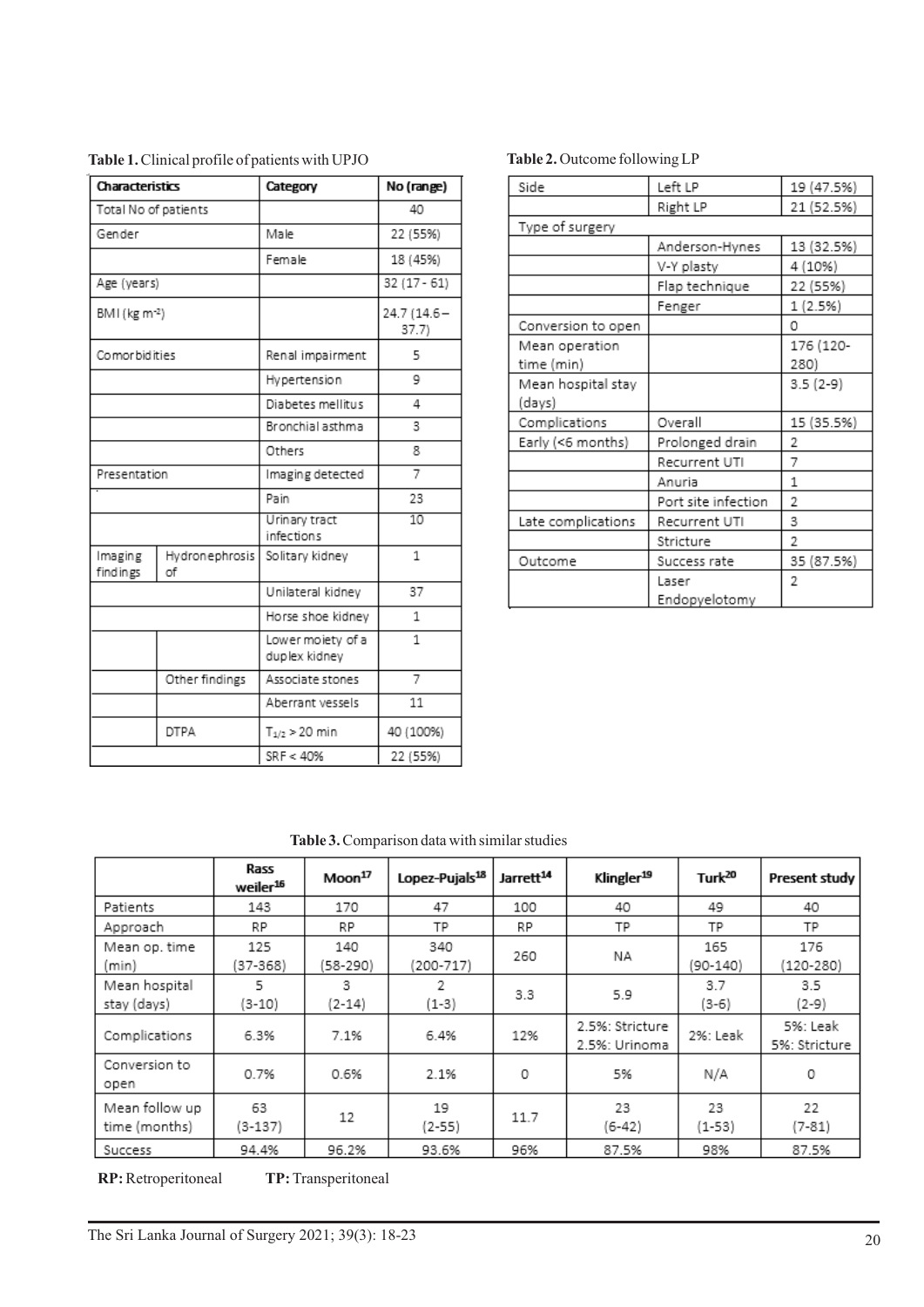respectively. There were three occasions where the surgery was technically challenging which included a LP done for a solitary kidney patient, horseshoe kidney and on a lower moiety of a duplex kidney.

Thirteen (32.5%) patients underwent Anderson-Hyens technique where as a crossing lower polar vessel was encountered in 11(27.5%) patients. But in the majority the flap techniques were undertaken where the redundant pelvis was used to widen the UPJ similar to a rotational flap. Seven patients who had renal stones underwent stone extraction. Flexible cystoscopy through the 10 mm port was used to facilitate the stone extraction in difficult cases. (Table 2)

All operations were completed laparoscopically. The mean operative time was 176 min (range 120–280 min). There was no conversión to open surgery. Blood loss was negligible and there was no need for any transfusions despite surgery being done on CKD patients with low baseline haemoglobin levels. Mean post-operative hospital stay was 3.5 days (range 2–9 days). The Foley catheter was removed after 5 to 7 days except in 2 patients and the stents were removed after 8 to12 weeks in the majority.

Overall there were 15(37.5%) complications according to the clavien dindo classification. Majority (30%) were minor complications. Recurrent or persistent UTI was settled with antibiotics and removal of ureteric stent prematurely. Two patients who had prolong drain, of which one was a nephrotic syndrome patient, were managed conservatively with fluid restriction and prolong catheterization. Two other patients develop port site infections and were managed with oral antibiotics. One patient with a solitary kidney developed anuria soon after stent removal. Immediate ureteroscopy revealed the endo button of the suture had migrated down the ureter which was obstructing the lumen. Dormia basket extraction of the button and restenting was done after which he recovered completely.

The mean follow-up was 22 months (range 7 - 81 months). The overall success was 87.5% where all patients who had pain showed a marked improvement of their symptoms. SRF  $>5\%$  improvement was seen in 11(27.5%) patients while functions remained stable in 27(67.5%) patients. Two patients who had further deterioration of the renal functions were managed with laser endopyelotomy. However, 3 other patients developed recurrent UTIs despite stable renal function, are managed conservatively up to now.

## **Discussion**

UPJO is the commonest congenital abnormality encountered in the ureter. Although the problem is congenital, the clinical presentation occurs late in life. In adults, intermittent abdominal or flank pain which worsens during brisk diuresis (Dietl's crisis) is often the presenting complaint. However some may present with abdominal mass, nausea, vomiting or haematuria following minor trauma. Rarely patients will present with an infection resulting in pyonephrosis. In others, it is an incidental finding following modern imaging [7].

The main aim of investigations is to diagnose the degree and site of obstruction in order to plan treatment options. Diuetric renography using Tc 99m (DTPA) is the commonly used diagnostic tool which shows a type B curve according to O'Reilly [8]. Normally, the time required for the clearance of 50% of the accumulated radionuclide (t1/2) is less than 10 min, while t1/2 of more than 20 min is suggestive of a significant obstruction. Also, DTPA has the added advantage of measuring the glomerular filtration rate. However, MAG3 is the radiopharmaceutical agent of choice for this purpose replacing DTPA in the current era. It provides a better gamma image with low background activity with faster clearance than DTPA. Unfortunately, the cost as well as its availability has been the limiting factor for its frequent use in Sri Lanka. On the other hand, CT or MRI has the added advantage of providing a detailed anatomy of the pelvis and ureter also the presences of aberrant hilar vascular anatomy.

The main aim of treatment is to achieve relief from symptoms and to prevent deterioration of renal function. The indications for surgical intervention include pain associated with infection/stone formation, asymptomatic obstruction with SRF<40%, more than 10% deterioration in SRF during the follow up and grade 3 or 4 renal pelvic dilatations on imaging.[9] However if SRF <15 - 20%, with enlarged renal pelvic diameter (AP length more than 50mm) on imaging, pyeloplasty will not have a significant impact on the UPJO. Therefore, in such instances patients undergo nephrectomy for symptom relief, as in our series.

Over the last century, the surgical options for UPJO has been pyeloplasty, endopyelotomy, endopyeloplasty and nephrectomy. Open pyeloplasty was performed through a lumbotomy or supracostal lateral wall incision. The success rate was >90%, and the procedure has stood the test of time.

The first published laparoscopic pyeloplasty cases date back to 1993, as reported by Schuessler and colleagues [10]. Laparoscopic pyeloplasty, a minimally invasive surgery replicating each step of open surgery provides excellent success rates. The main advantage is avoiding a large and arguably more painful flank incision which may lead to a "flank bulge" due to denervation of muscles which can be prevented. Therefore, laparoscopy provide an added advantage of decreased analgesics requirement, shorter hospital stay, early return to activity and better cosmesis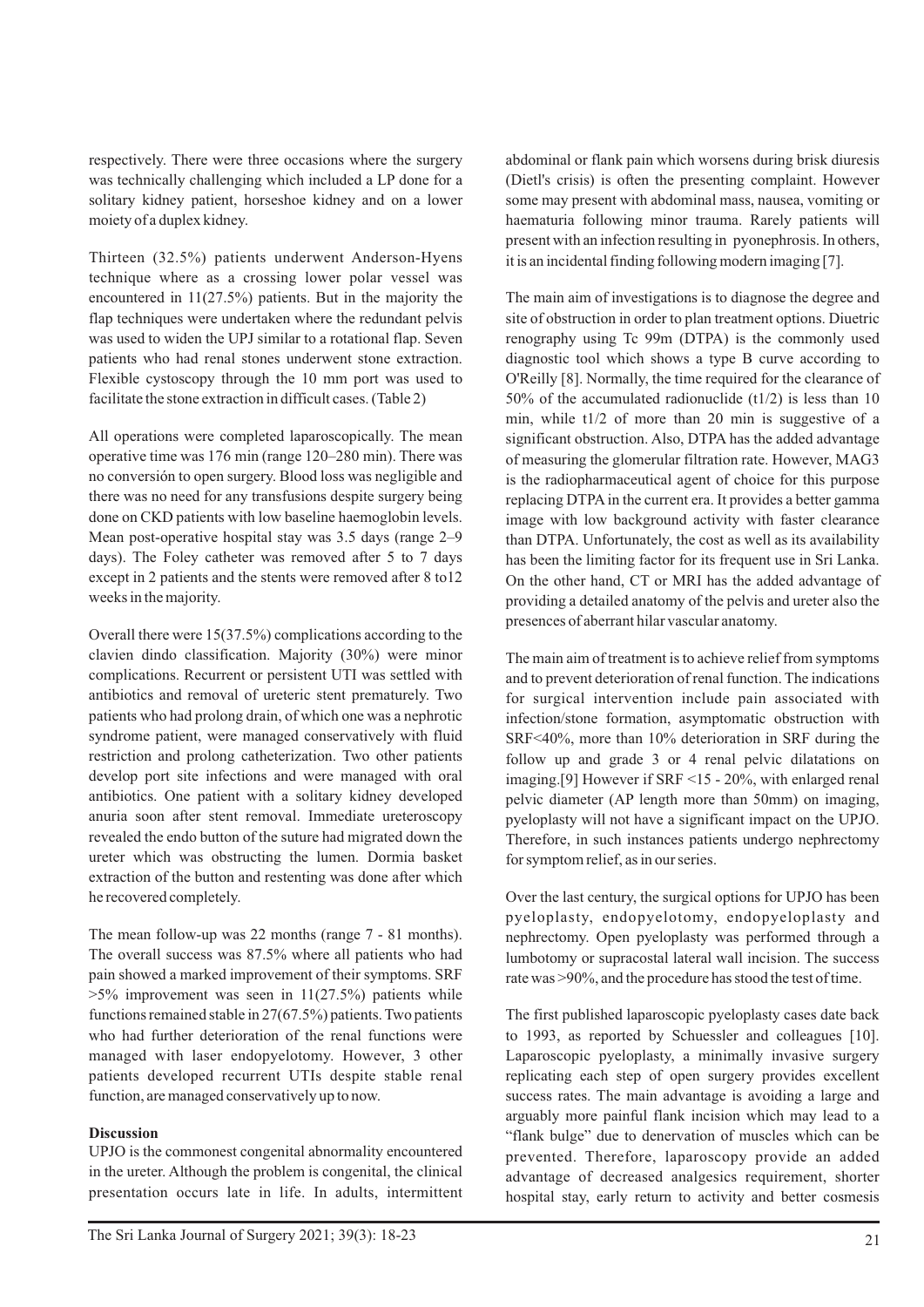compared to open surgery.[11]

Both trans-peritoneal and retroperitoneal approaches may be employed in performing laparoscopic pyeloplasty. The preferred approach is usually decided by the surgeon. But many urologists prefer a the transperitoneal approach as it gives a distinct advantage of increased working space and more familiar anatomy as was in our case series.

The pyeloplasty technique may vary. The indication for each technique are identical to that with open surgery. Anderson-Hynes remains as the most popular technique. However other techniques also have shown similar outcomes. Laparoscopic pyeloplasty was not adopted initially due to the technical demand of intracorporeal suturing which is difficult to master to the novice surgeon. Despite the development of easy anastomotic techniques such as endostitch, laser welding and technology such as robotics, surgeons from low middle income countries such as ours do not have access to them. Therefore, it is important to master intracorporeal suturing technique and rely on less expensive suture methods.[12] This lead to longer operative times initially until the surgeon had mastered the technique of intracorporeal suturing.

Table 3 summarizes literature on laparoscopic pyeloplasty including those series of more than 40 patients who were evaluated based on the renograms. Although the reported success rate is above 87% in all these studies, there seems to be no standardized assessment of the outcome. The actual success of therapy therefore should be a measure of the relief of symptoms, increase in SRF >5%, and improvement of renogram pattern at one year follow up.[13] Although longterm follow up data is sparse; generally, failures following laparoscopic pyeloplasty tend to occur within the first year. The average time to failure is around 3 to 11 months (mean =4.6 month).[14] Recurrence following laparoscopic UPJO is around 2 to 5%. The main causes for recurrence are severe peripelvic and periureteric fibrosis due to urine leak, ureteral ischaemia due to extensive dissection, inadequate haemostasis and failing to diagnose lower pole crossing vessels. These patients would require a redo-pyeloplasty, endopyelotomy or ureterocalicostomy. Other common complication included infection and pyelonephritis which can be treated conservatively as in the present study. The overall reported incidence of conversion to open surgery was 0 to 6.4%. Though enodopyelotomy is a less invasive technique its success is 80%. This is best suited for short strictures less than 1.5cm. The ureteric stent must be left insitu for at least for 8 weeks. Therefore, this procedure is reserved for patients with recurrence after pyeloplasty and for elderly patients.[15,16]

Endopyeloplasty is a rarely used technique where a

percutaneous tract made. Using a 26F nephroscope, a standard vertical incision is made and horizontal suturing is done. In the present day it is rarely used, as it does not provide a definitive treatment.

Nephrectomy is indicated for missed UPJO with poorly functioning kidney which are symptomatic. If an accessory crossing vessels if found during nephrectomy there is heightened concern of a contralateral crossing vessel of the remaining kidney. Thus, close follow-up of the opposite kidney with ultrasonography is recommended.

Laparoscopic pyeloplasty along with robotic pyeloplasty have gained popularity globally. These minimally invasive techniques have now become the surgical treatment of choice for UPJO. As this laparoscopic technology is still in its infancy in many centers in Sri Lanka, the number of patients in this series also remains small. With the development and advent of new laparoscopic urology centers in the country, we are likely to witness their incorporation as standard care for UPJO, resulting in better patient outcomes.

All authors disclose no conflict of interest. The study was conducted in accordance with the ethical standards of the relevant institutional or national ethics committee and the Helsinki Declaration of 1975, as revised in 2000.

#### **References**

- 1. Jackson L, Woodward M, Coward RJ. The molecular biology of pelvi-ureteric junction obstruction. Pediatr Nephrol. 2018 Apr;33(4):553-571. DOI: 10.1007/s00467-017-3629-0
- 2. Morris RK, Kilby MD. Congenital urinary tract obstruction. Best Pract Res Clin Obstet Gynaecol. 2008;22:97–122. DOI: 10.1016/j.bpobgyn.2019.01.003
- 3.Singh I, Hemal AK. Robot-assisted laparoscopic pyeloplasty. In: Hemal AK, Menon M, editors. Robotics in Genitourinary Surgery. London: Springer; 2011:445–465
- 4. Anderson JC, Hynes W. Plastic operation for hydronephrosis. Proc R Soc Med. 1951;44(1):4–5.

DOI.org/10.1177%2F003591575104400102

- 5. Segura JW. Antegrade endopyelotomy. Urol Clin North Am. 1998 May;25(2):311–316. DOI: 10.1016/s0094-0143(05)70019-7
- 6. Desai MM, Gill IS, Carvalhal EF, Kaouk JH, Banks K, Raju R, et al. Percutaneous endopyeloplasty: Anovel technique. J Endourol. 2002;16:431–43. DOI: 10.1089/089277902760367377
- 7. Thomas DFM. Upper tract obstruction. In: Thomas DFM, Duffy PG, Rickwood AMK, editors. Essentials of paediatric urology. ed. 2. London, UK: Informa Healthcare; 2008. p. 73–92.
- 8. O'Reilly PH, Lawson RS, Shields RA, Testa HJ. Idiopathic hydronephrosis—the diuresis renogram: a new non-invasive method of assessing equivocal pelvioureteral junction obstruction. J Urol 1979;121:153–5. DOI: 10.1016/s0022-5347(17)56703-8

9. Heinlen JE, Manatt CS, Bright BC, Kropp BP, Campbell JB,